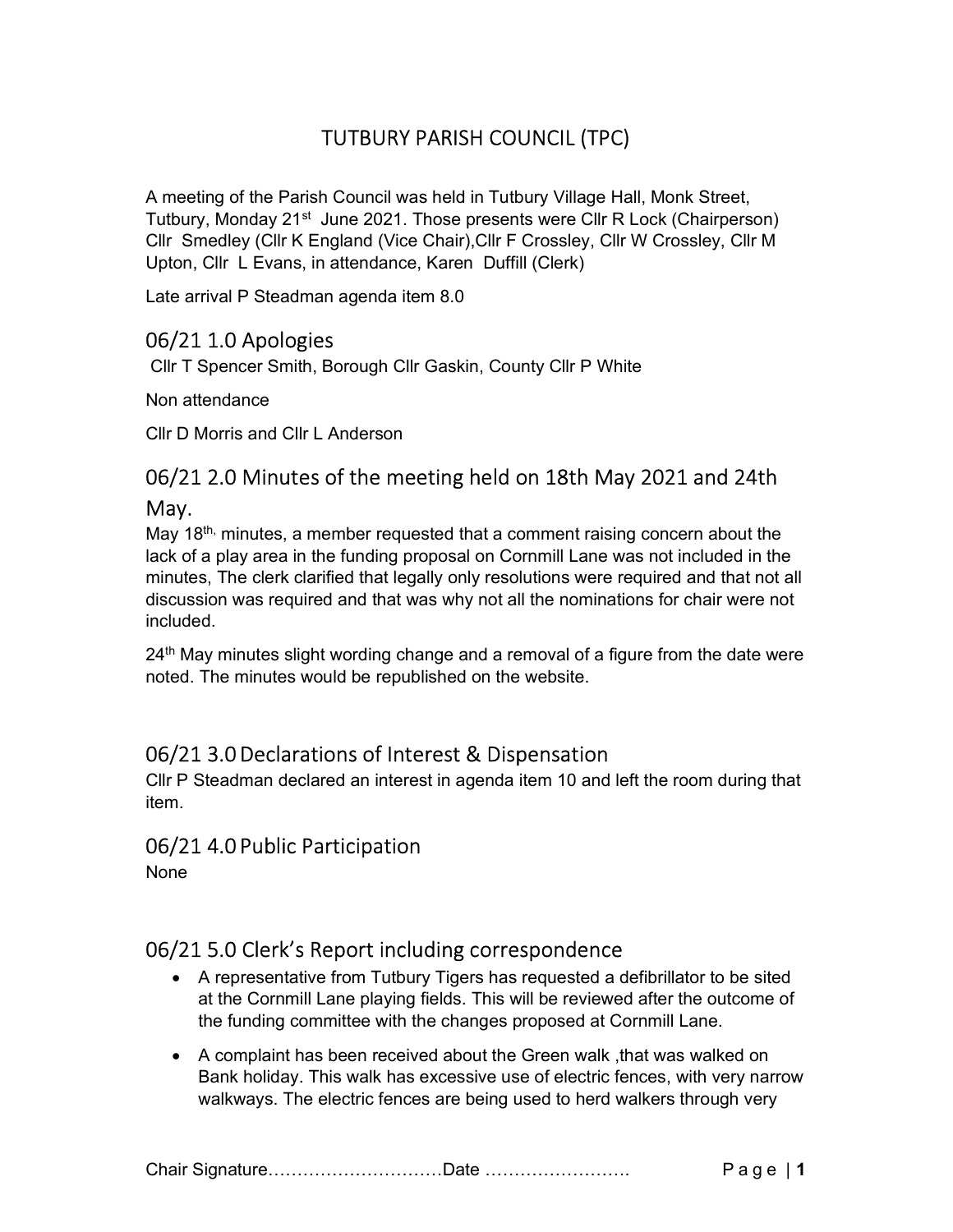narrow walkways which are stressful when walking with small children and dogs. The walker and the young children reported having to climb a steep incline in a narrow walkway on their knees. It was not enjoyable experience and will not return to the area to walk again. The clerk have logged this as an issue with Rights of Way but suggests that this be raised as an agenda item for a future meeting.

5.2 A new informal netball group has formed following permission from the Clerk who encouraged the use of the games area on a Wednesday evening at 6.30pm. The group consists of 24 ladies aged 12-55 years. The Burton Mail attended the session on Wednesday 13<sup>th</sup> June and will be writing about it in a forthcoming article, The group have requested if the MUGA could be improved for netball and to move the posts back and have the netball lines repainted/ This request will await the outcome of the funding bid and is good evidence that the MUGA needs upgrading. The clerk recommended purchasing some mobile netball posts in the interim that could be authorised through the chair's authorisation out of the playing fields equipment or the maintenance budget.

5.3 The clerk has attended a Data protection course for the officers and will have a meeting with the chair for updating the data protection policies held. Cllrs have also attended a training course to make them aware of their responsibilities when handling information passed to them by the council.

The traffic restrictions marked in Monk Street have been reviewed and have been corrected. However, a member suggested that he believes there to be an error on Cornmill Lane in front of houses 1-6 and the junction on Monk Street near the vet surgery. This will be raised with the County Cllr.

5.4 The voluntary fire service at Tutbury have used the changing room roof for their training exercise again this month.

5.5 Strimming has been carried out on Elm Lane. However, the strimmer needs new parts and has been taken for repair.

### 06/21 6 0 Borough and County Council Report

- Green Lane Safety Review update PW
- Green Lane Hedge maintenance PW
- Bin Provision SG

No Cllrs present.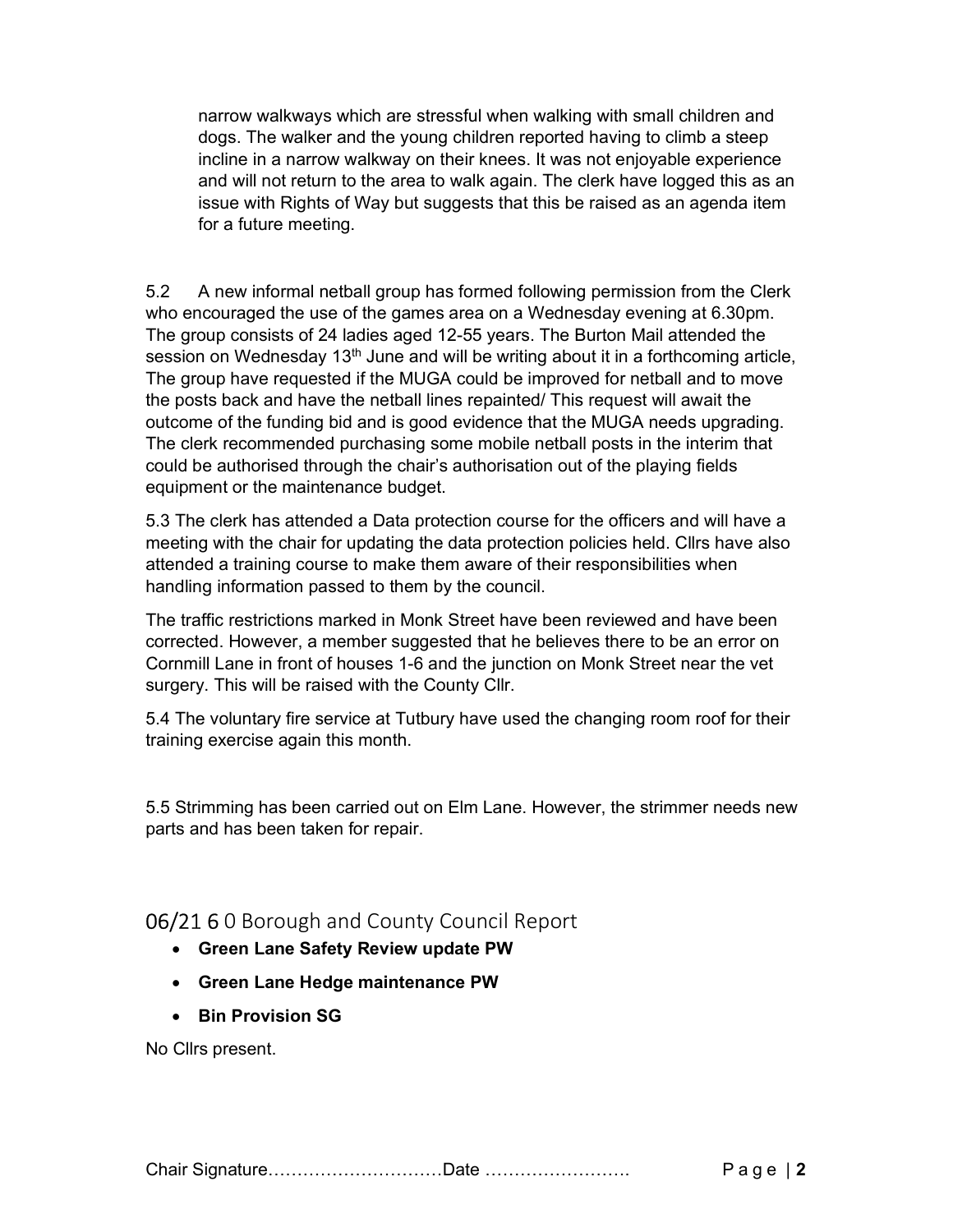| <b>Date</b>          | <b>Description</b>                         | <b>Supplier</b>                                    | <b>Net</b> | <b>VAT</b> | Total    | Column1  |
|----------------------|--------------------------------------------|----------------------------------------------------|------------|------------|----------|----------|
| 21/06/2021           | <b>Clerk Training</b>                      | <b>Staffordshire Parish Council</b><br>Association | 30.00      | 0.00       | 30.00    |          |
| 21/06/2021           | Legionella Control                         | <b>Sterilizing Services Ltd</b>                    | 64.00      | 12.80      | 76.80    |          |
| 21/06/2021           | Street cleaning and<br>maintenance         | M Guest                                            | 390.00     | 0.00       | 390.00   |          |
| 21/06/2021           | Mowing contract                            | RB Landscaping                                     | 150.00     | 0.00       | 150.00   |          |
| 21/06/2021           | Chatsworth Drive Footpath<br>Maintenance   | RB Landscaping                                     | 50.00      | 0.00       | 50.00    | 200.00   |
| 21/06/2021           | <b>Clerks Salary</b>                       | Karen Duffill                                      | 1,026.57   | 0.00       | 1,026.57 |          |
| 21/06/2021           | <b>Clerks Expenses</b>                     | Karen Duffill                                      | 31.00      | 0.00       | 31.00    | 1,057.57 |
| 21/06/2021           | <b>Clerks Employer Pension</b>             | <b>Staffordshire County</b><br><b>Pension Fund</b> | 297.52     | 0.00       | 297.52   |          |
| 21/06/2021           | <b>Employee Pension</b><br>Contribution    | <b>Staffordshire County</b><br><b>Pension Fund</b> | 163.92     | 0.00       | 163.92   | 461.44   |
| 21/06/2021           | National Insurance                         | <b>HMRC</b>                                        | 123.65     | 0.00       | 123.65   |          |
| 21/06/2021           | Grant                                      | <b>TOSCA</b>                                       | 2000.00    |            |          |          |
|                      |                                            |                                                    |            |            | 4,339.46 |          |
|                      |                                            |                                                    |            |            |          |          |
| <b>Direct Debits</b> |                                            |                                                    |            |            |          |          |
| 21/06/2021           | Changing Room Gas Supply                   | <b>Opus Energy</b>                                 | 22.99      | 1.15       | 24.14    |          |
| 21/06/2021           | <b>Changing Room Electricity</b><br>Supply | Opus Energy                                        | 55.98      | 2.80       | 58.78    |          |
| 24/05/2021           | <b>Changing Rooms Water</b><br>Supply      | Pennon Water                                       | 11.00      | 0.00       | 11.00    |          |

### 06/27. 0 To approve Accounts for Payment

# 06/2. 8.0To update the council on the budget and approve amendments

 A Budget report update was distributed with suggested amendments. See Appendix 1 for the agreed amendments.

The budget for High Street improvements, Community support funding, and planter maintenance were increased due to reallocating money from the general reserve in line with future projects in these areas. Expenditure was allocated to Clerk overtime due to the increase in the number of council meetings. The budget for TOSCA Tutbury Twinning, and the contingency for parking project were reduced. Other general amendments were made to reflect current costs There would still be expenditure in the general reserve in the admin contingency that could be allocated to future projects.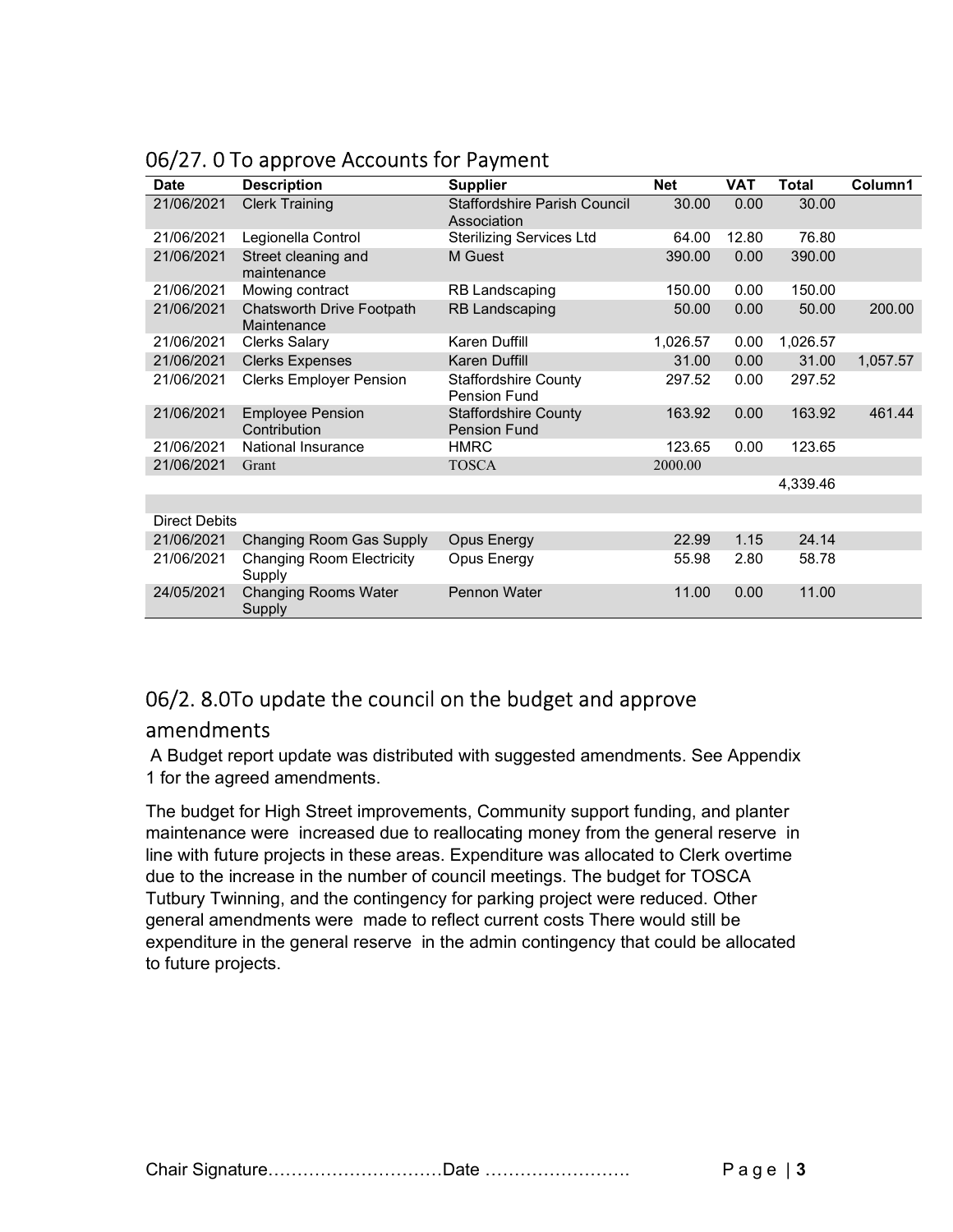# 06/21 9. 0 To consider and approve installation of new planters for Duke Street

The planters document June 21 outlining the proposal and quotations were distributed. to Cllrs.

9.1 Members proposed that Duke Street requires " brightening up" and the nearby Leopard Inn will be erecting hanging baskets. Neighbouring residents of the proposed locations of the planters in Duke Street agreed to keep an eye on them. The county Council representative has been contacted in relation to obtaining a licence which is estimated to cost approx. £100

9.2 Cllrs agreed with the" brightening up " but suggested that plans for improving the car park would brighten up that area and therefore the planters next to the car park would not be required, A good planting scheme in the borders of the car park and regular maintenance could create the same effects. The Borough Council have been asked on several occasions to maintain these borders but only the minimum amount of maintenance has been done. A member proposed that the Borough Council were approached again before placing planters in that area. The clerk confirmed that if the Borough Council could not agree to a higher level of maintenance and planting could be carried out, The parish council could request that this area responsibility is devolved to the parish council as they would have the power to spend on this type of maintenance. The Parish Council could allocate extra hours to the street contractor to maintain this area.

9.3 A member proposed new planters could be located in High Street. Some are well maintained but some are not. It was thought that planters may remove the opportunity for a potential bus shelter. However ,an alternative position would be near Charity house on Duke Street as it accommodates the Museum.

The chair proposed that the proposal was accepted to purchase new planters. A member suggested an amendment for the proposal. These proposals were seconded

#### Resolution A

To approach the Borough Council to request that planting and maintenance were improved on Duke Street car park and if not investigate devolution to the to improve the area. Cllrs voted in favour.

#### Resolution B

Subject to improvements to the car park area, and the pavements being wide enough to accept the proposed planters. To purchase and change the location of those planters (A & B) to be positioned outside Charity House on Duke Street.

Cllrs voted in favour.

#### Resolution C

To position planters C and D as set out in the proposal on the opposite side of the road to the car park on Duke Street. The proposal was seconded but votes were

Chair Signature…………………………Date ……………………. P a g e | 4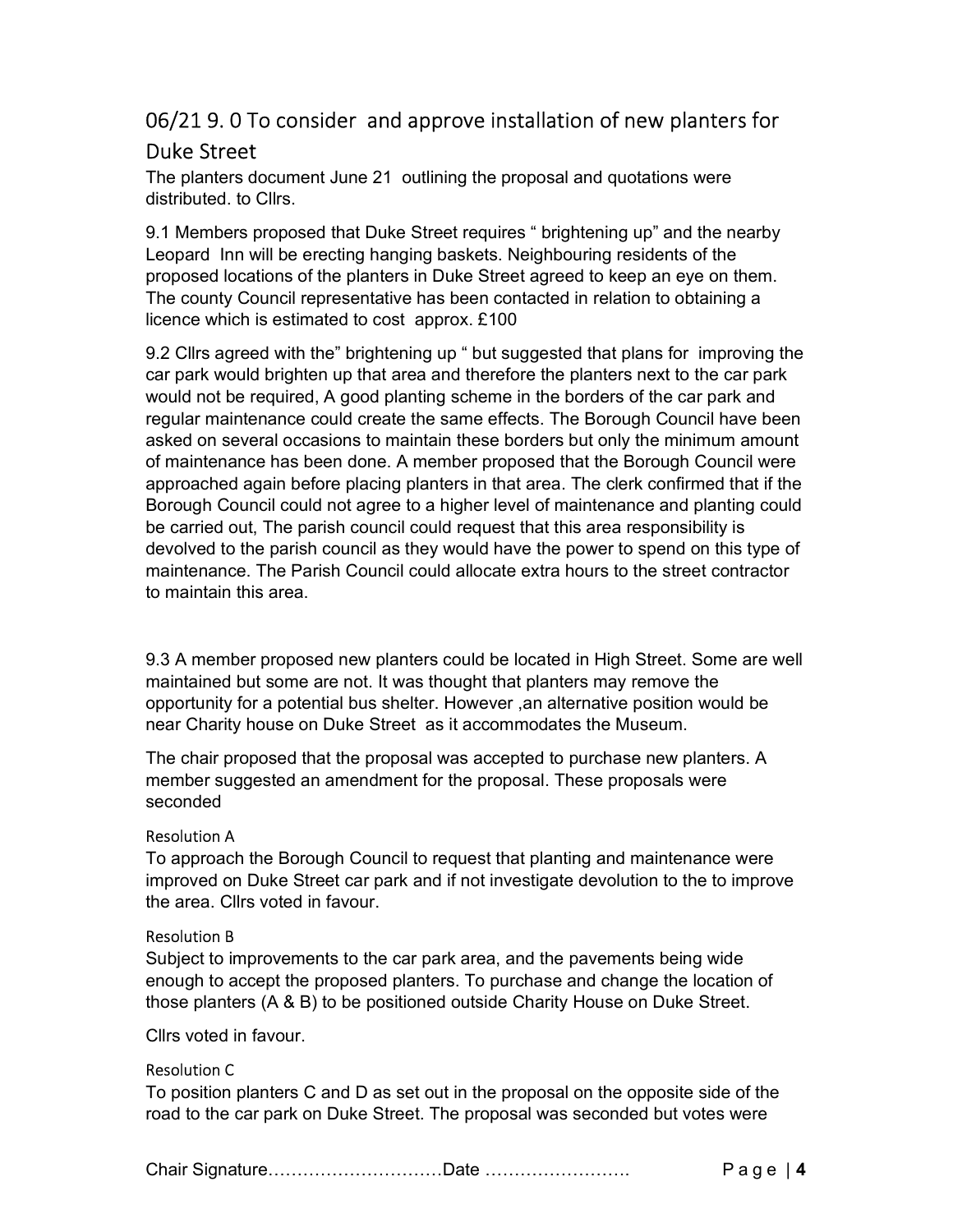split, and the chair made the casting vote to position new planters in locations C and D on the map in the proposal document

#### Resolution D

A proposal was made to include the lettering "Tutbury Parish Council" on the new planters. All Cllrs voted in favour.

# 06/2 10.0 To consider and approve tree surveys in the following areas

## Church Street on along the church path

### Chatsworth Drive.

A tree survey is due on the two trees on Chatsworth Drive Park pale footpath. Quotes have been requested.

The previous survey was £260 the clerk recommended that this should be delegated to the clerk and chair to approve a contractor due to the residents' concerns and request for pruning.

#### Church Street

A resident of Church Street has requested that the trees lining path leading up to the church should be added to the agenda, they have contacted the Duchy of Lancaster who was thought to be the landowner of these trees. However, the Duchy informed the resident that this strip of land was owned by the Parish Council and was transferred to them in 1956. The clerk has requested clarification of this from the Duchy.

#### **Resolution**

Cllrs voted in favour to carry out the surveys and to delegate the authority to appoint the contractors to carry out the survey and any emergency work required.

Other aesthetic suggested work will be resolved at the next meeting,

# 106/2 1.1.0 To consider and approve a grant application from a local **Organisation**

A grant application has been received from TOSCA due to loss of hire income during the pandemic and a roof repair had contributed to a shortfall in the accounts. Members proposed and seconded to issue the grant.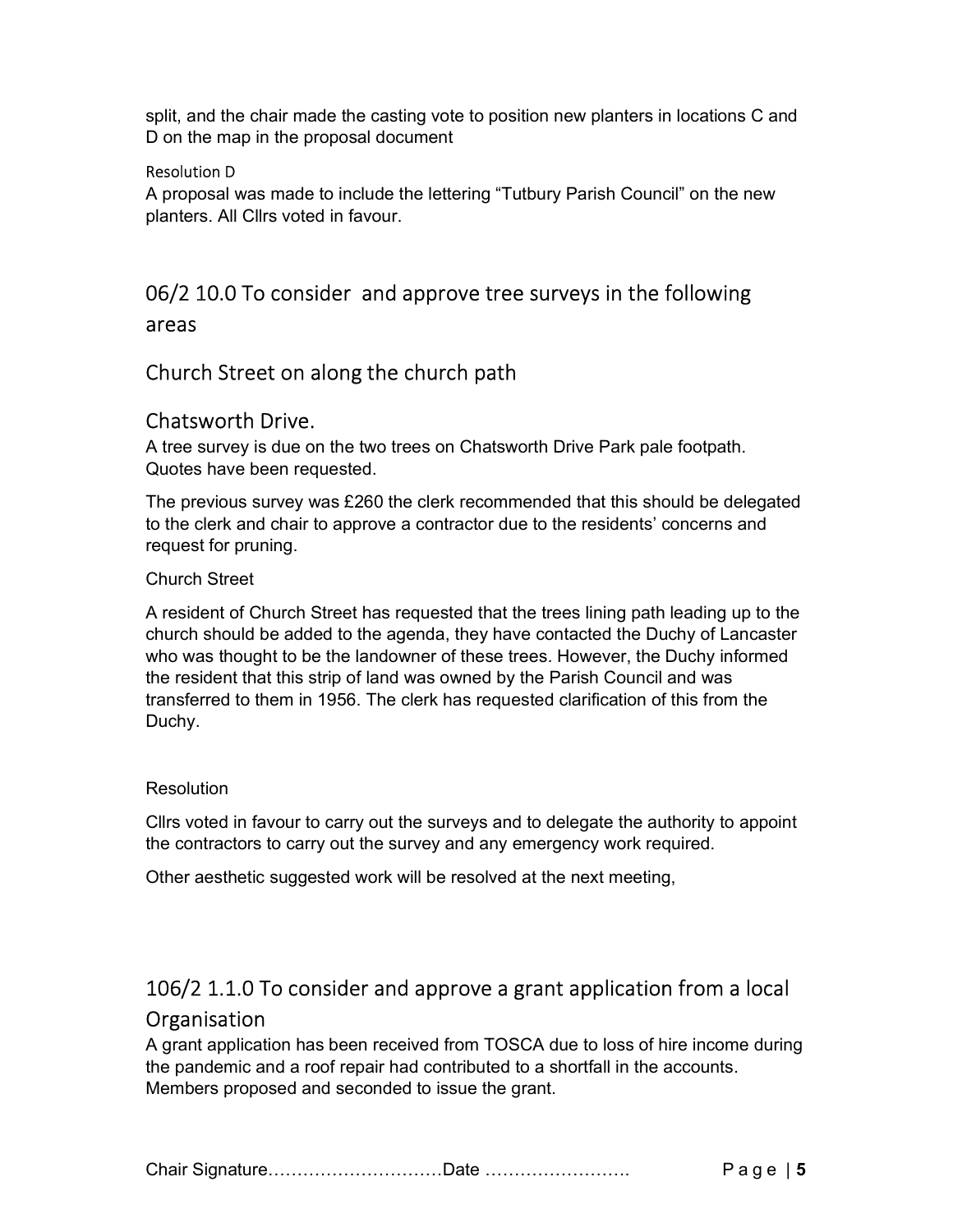#### Resolution

A financial contribution of £2000 would be awarded to TOSCA for the shortfall in hire fees but not for the maintenance of the building.

# 06/21 2. 0To consider and approve the implementation of Air Quality Monitoring

Cllr Gaskin has investigated installation of air monitoring equipment to be placed in Tutbury. The personnel involved suggest "

Each set of tubes would be collected monthly. There would be a cost to do this, the tubes would amount to £90 for three stations forr a six-month period. The brackets and washers to put them up on the lampposts cost a little bit but the Borough Council contractor may have some spare.

Members suggested that pollution should be monitored especially with the increase in traffic due to the Fauld industrial estate and the new house in the village members suggested Duke Street, which is enroute to Fauld, near the school where parents keep their cars running at drop off times. Baseline measures could be attained and then comparisons made in years to come.

Members questioned what mitigation measures could be taken if those area were polluted. The clerk suggested that a walking bus initiative could be implemented car share scheme or an electric charging point at the Duke Street car park. Any data to assist in the carbon footprint of the village would be a step towards understanding Tutbury's carbon footprint.

#### Resolution

A member proposed that three stations should be positioned in the village for a trial period of three years, Location would be

- 1. High Street
- 2. Duke Street near the car park
- 3. Near the school on Burton Street

Members voted in favour.